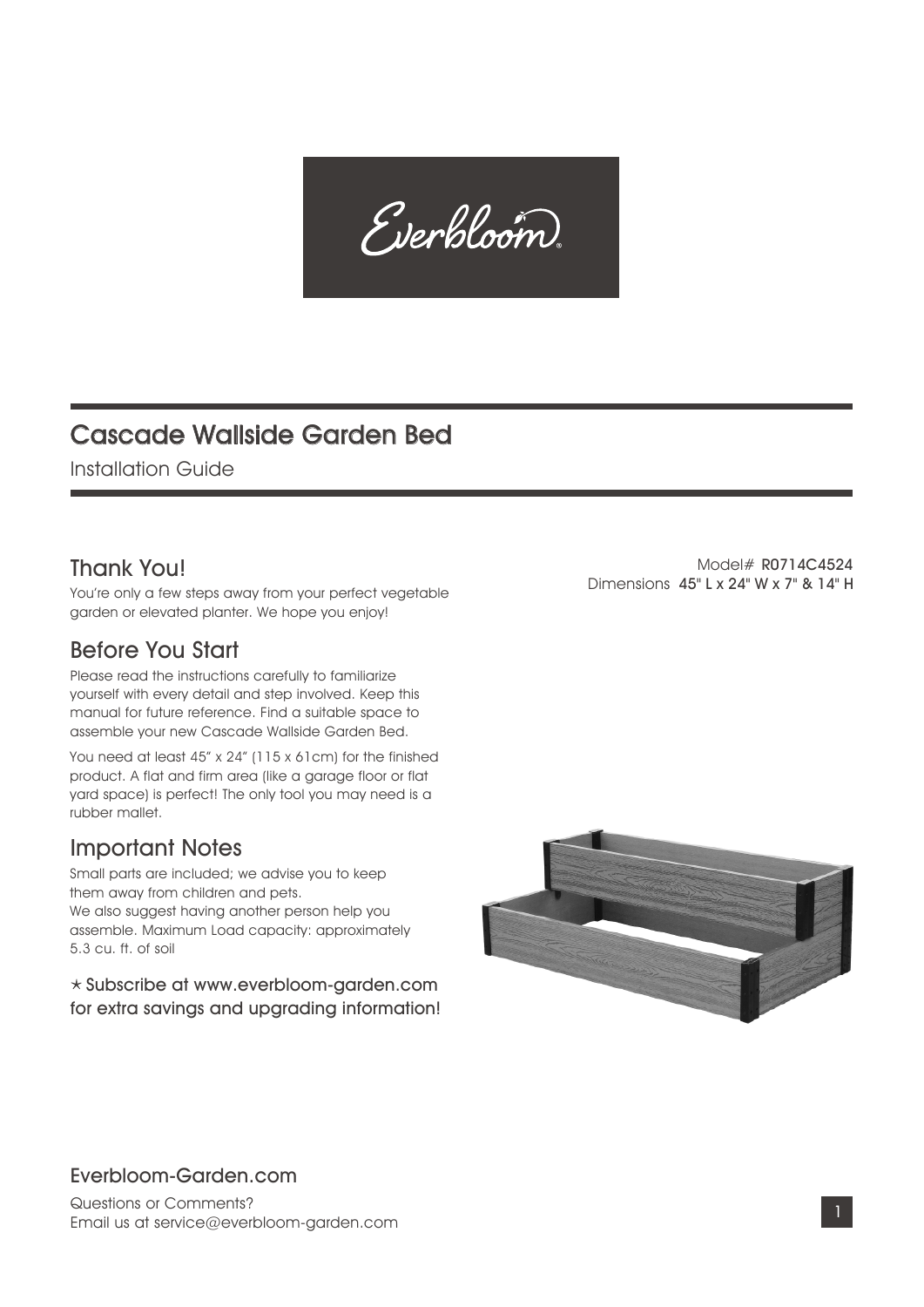# Parts List

Cascade Wallside Garden Bed - 45" L x 24" W x 7" & 14" H

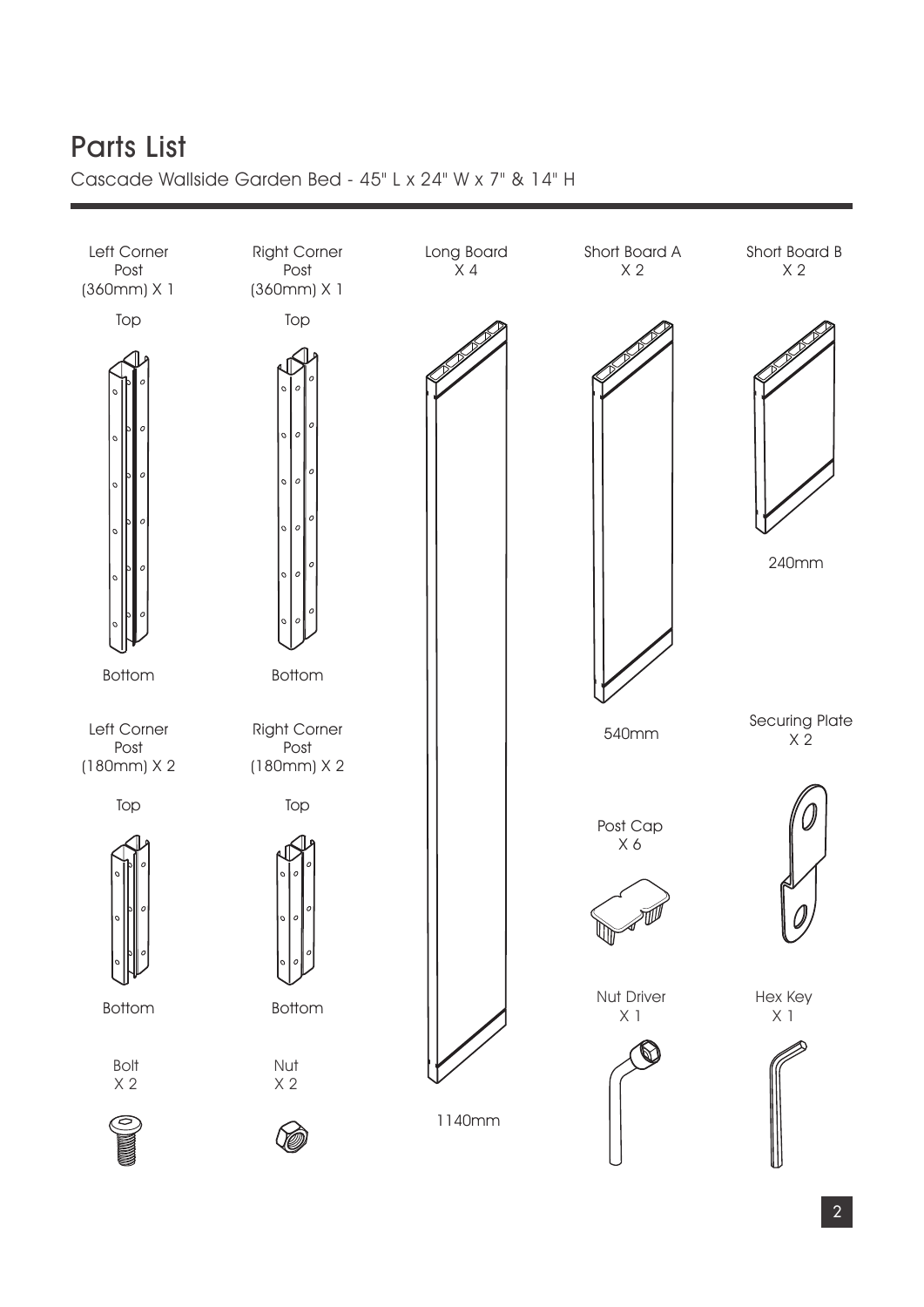## Cascade Wallside Garden Bed - 45" L x 24" W x 7" & 14" H Assembly

Start by making sure each corner post is oriented correctly. Reference Image 1. Fix the right corner post (360mm) and left corner post (180mm) on one short board A from above, as shown in Image 2. Note: The boards need to be placed in the inward "U" shape of the brackets. (Image 2).

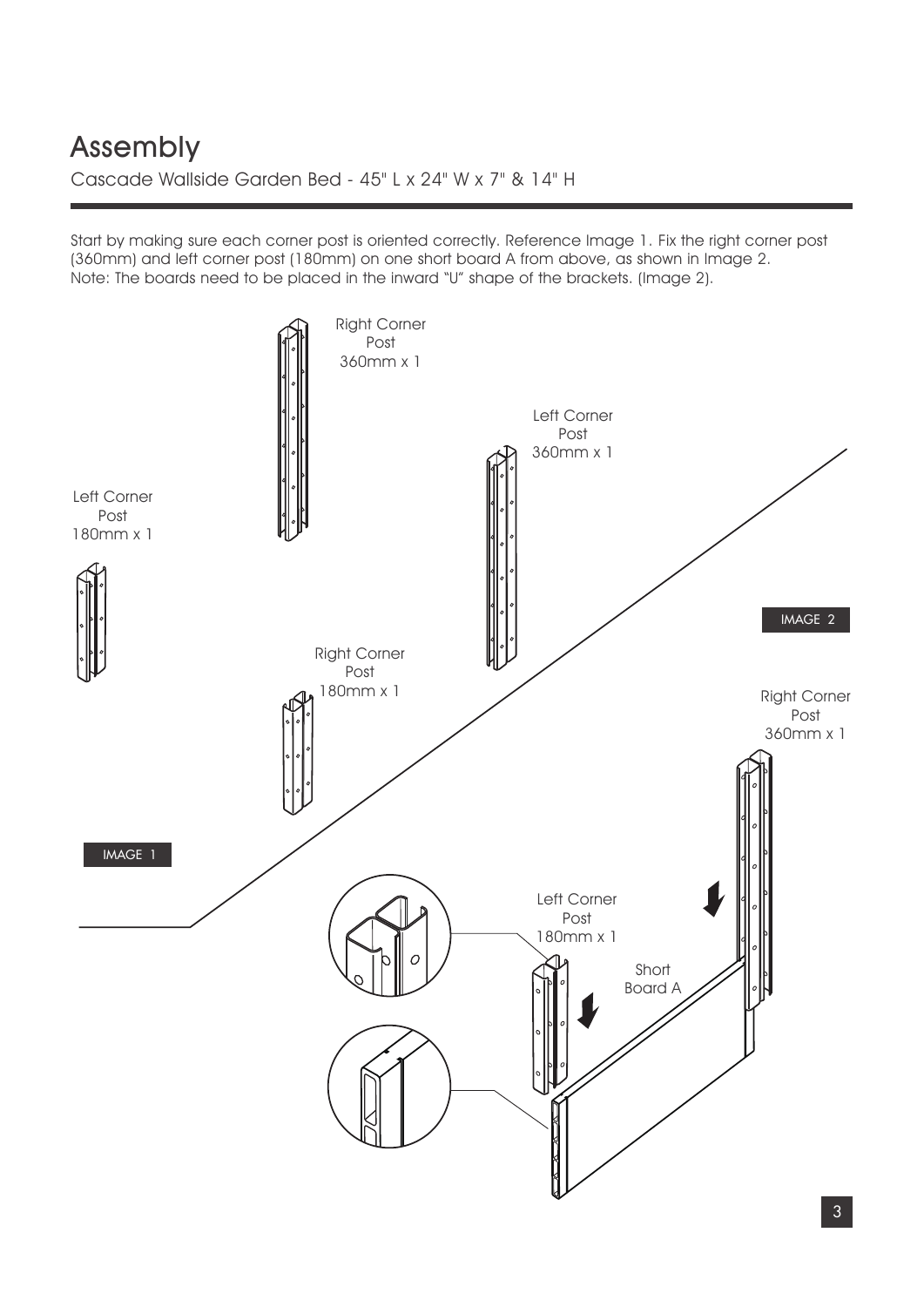Fix the other right corner post (360mm) and the left corner post (180mm) on the other short board A from above, and slide two long boards into the corner posts from above, as shown in Image 3.

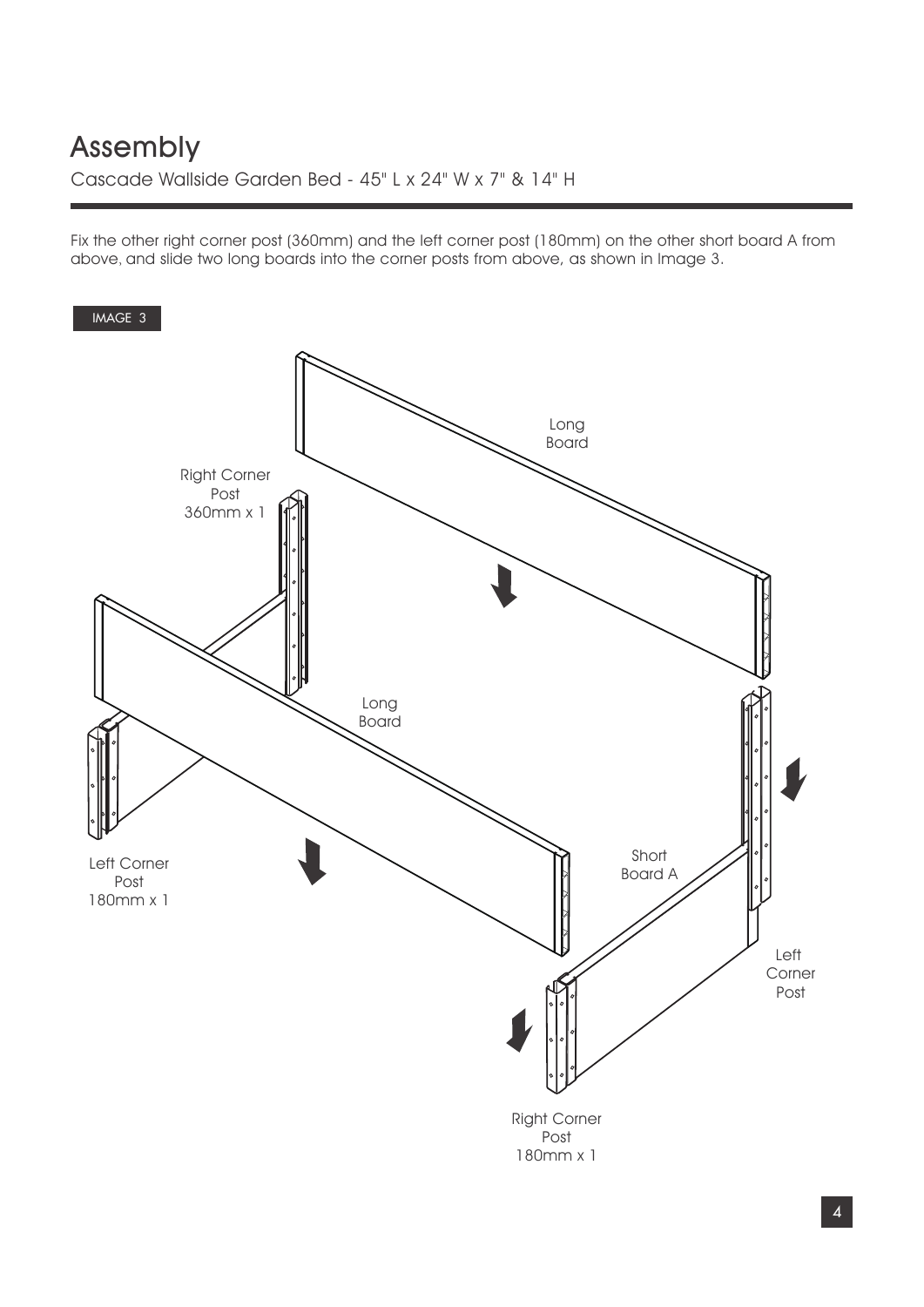Slide one long board and two short boards B from above to form the second layer, as shown in Image 4. Note: Don't swivel the short boards on short sides to prevent them splite from the steel posts.

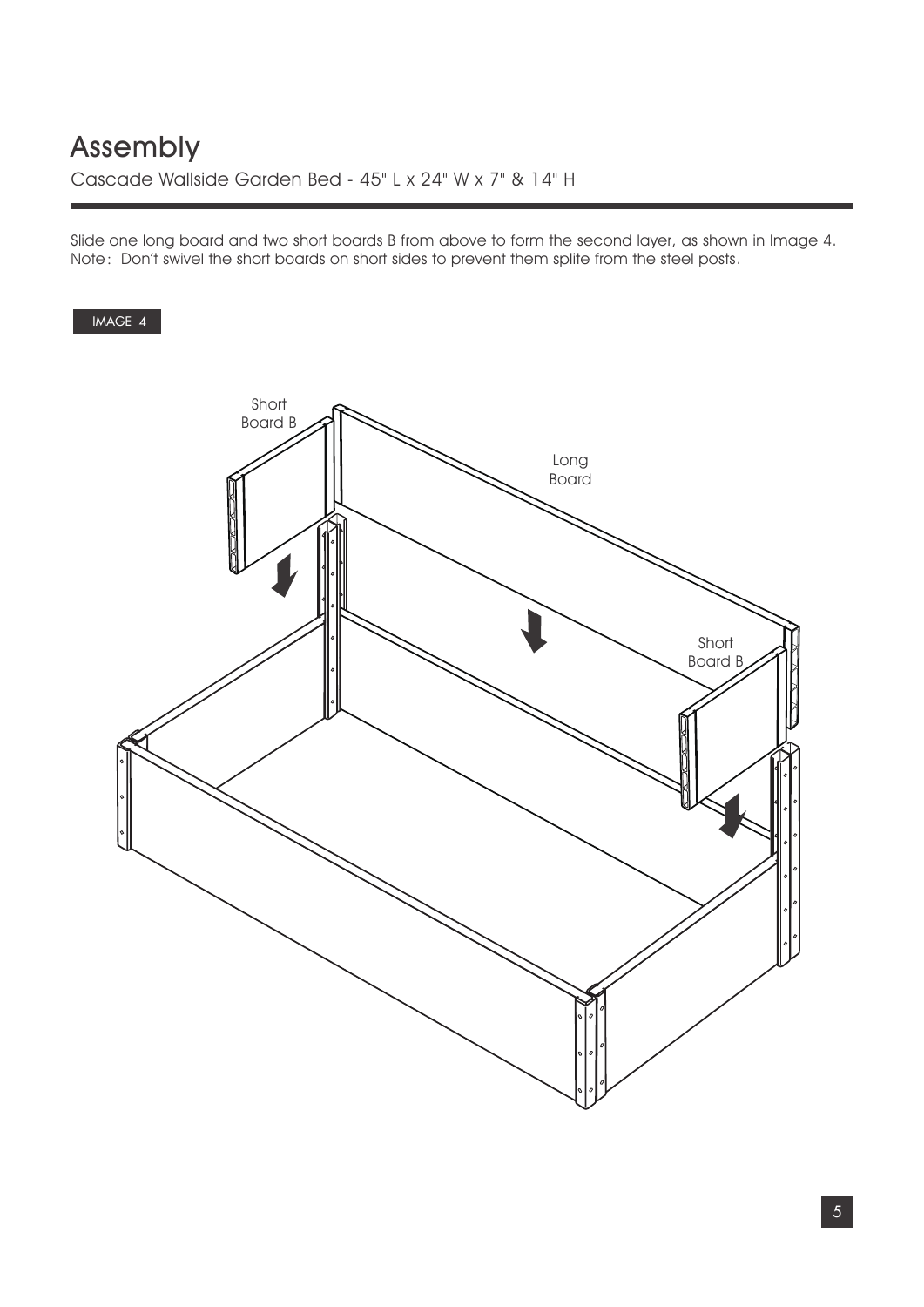Fix the securing plates on corner posts (180mm) with bolts and nuts, as shown in Image 5.

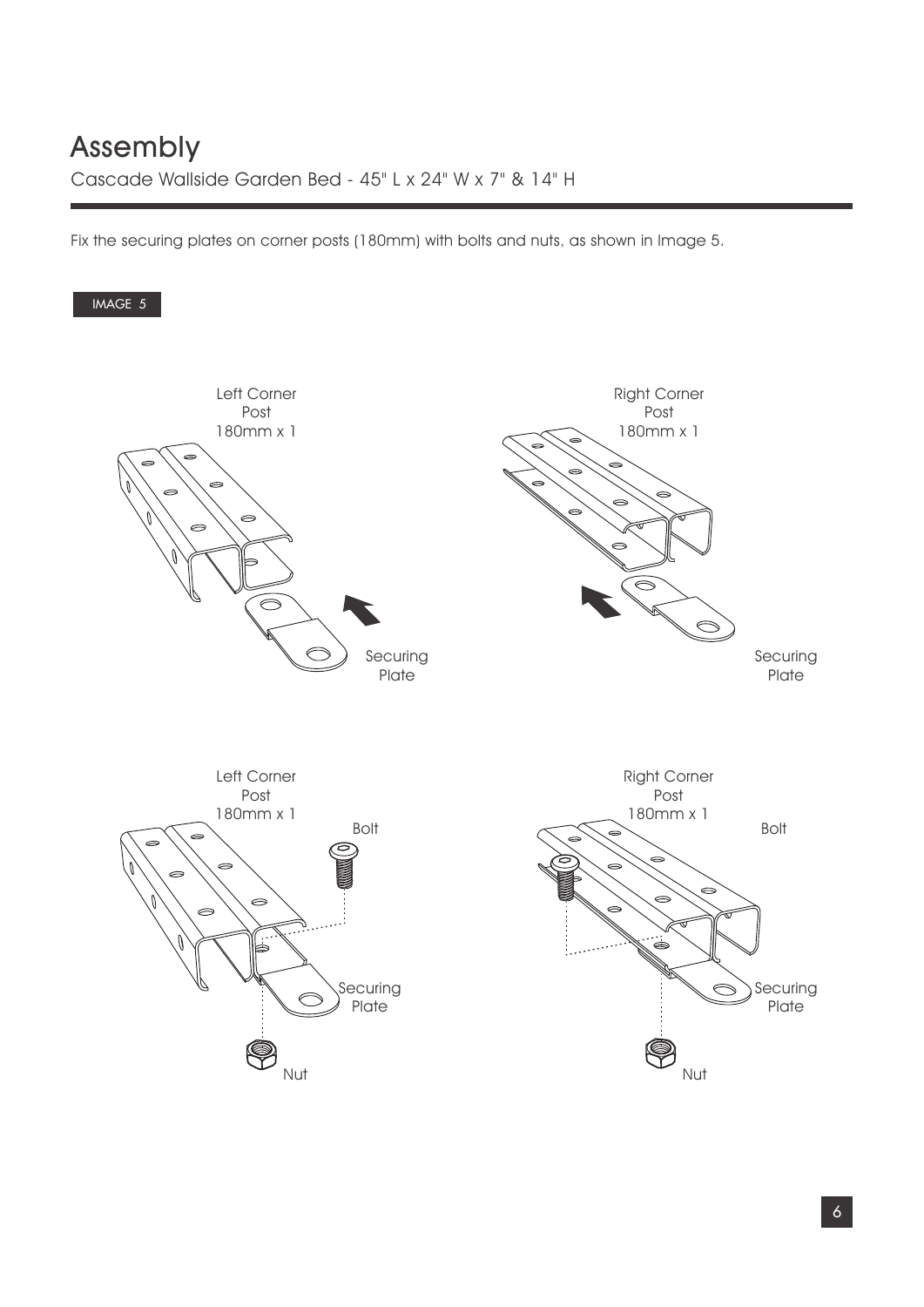Fasten the bolts and nuts with hex key and nut driver, as shown in Image 6.

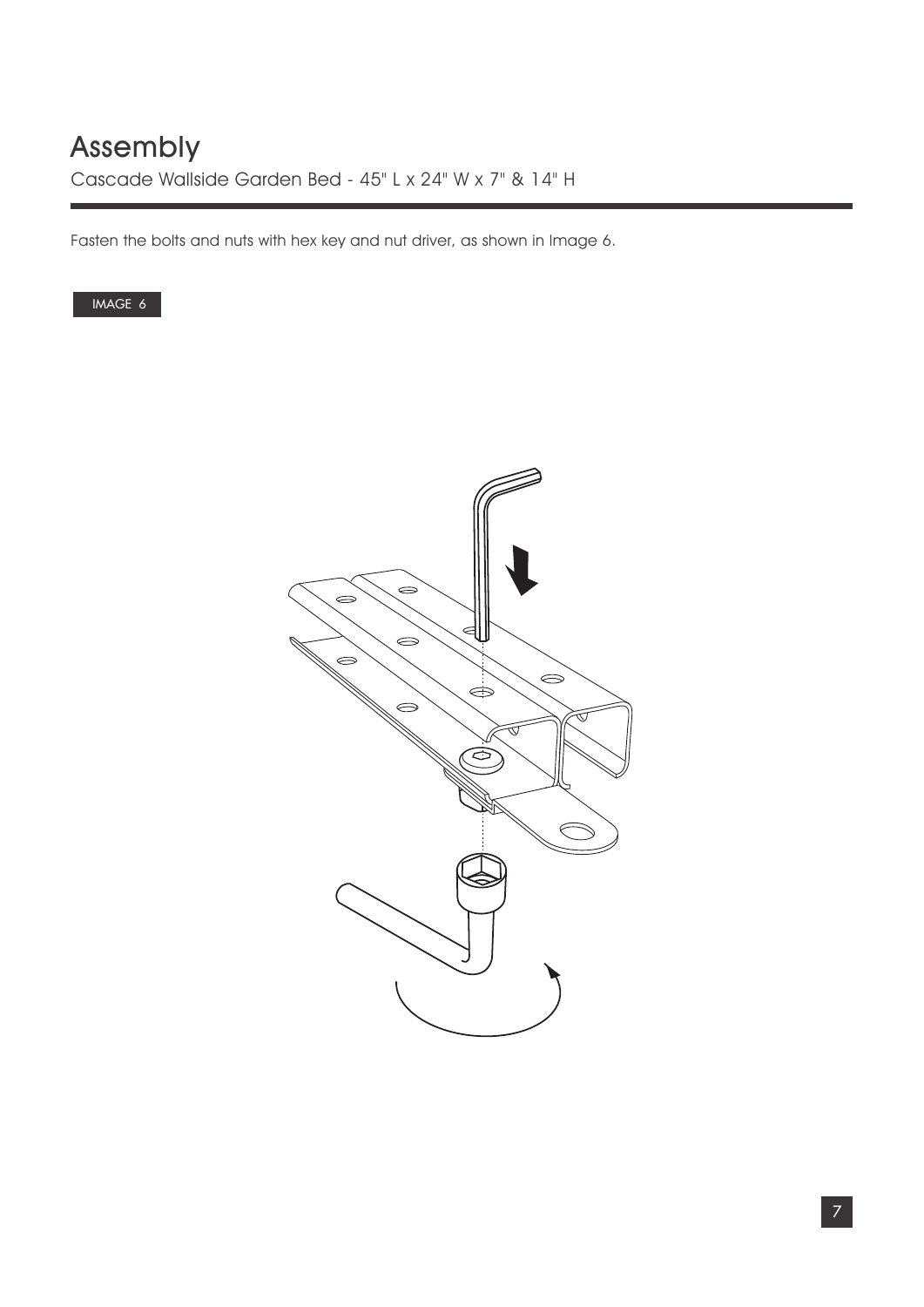Slide these two post brackets with securing plates onto the short boards B from above, as shown in Image 7.

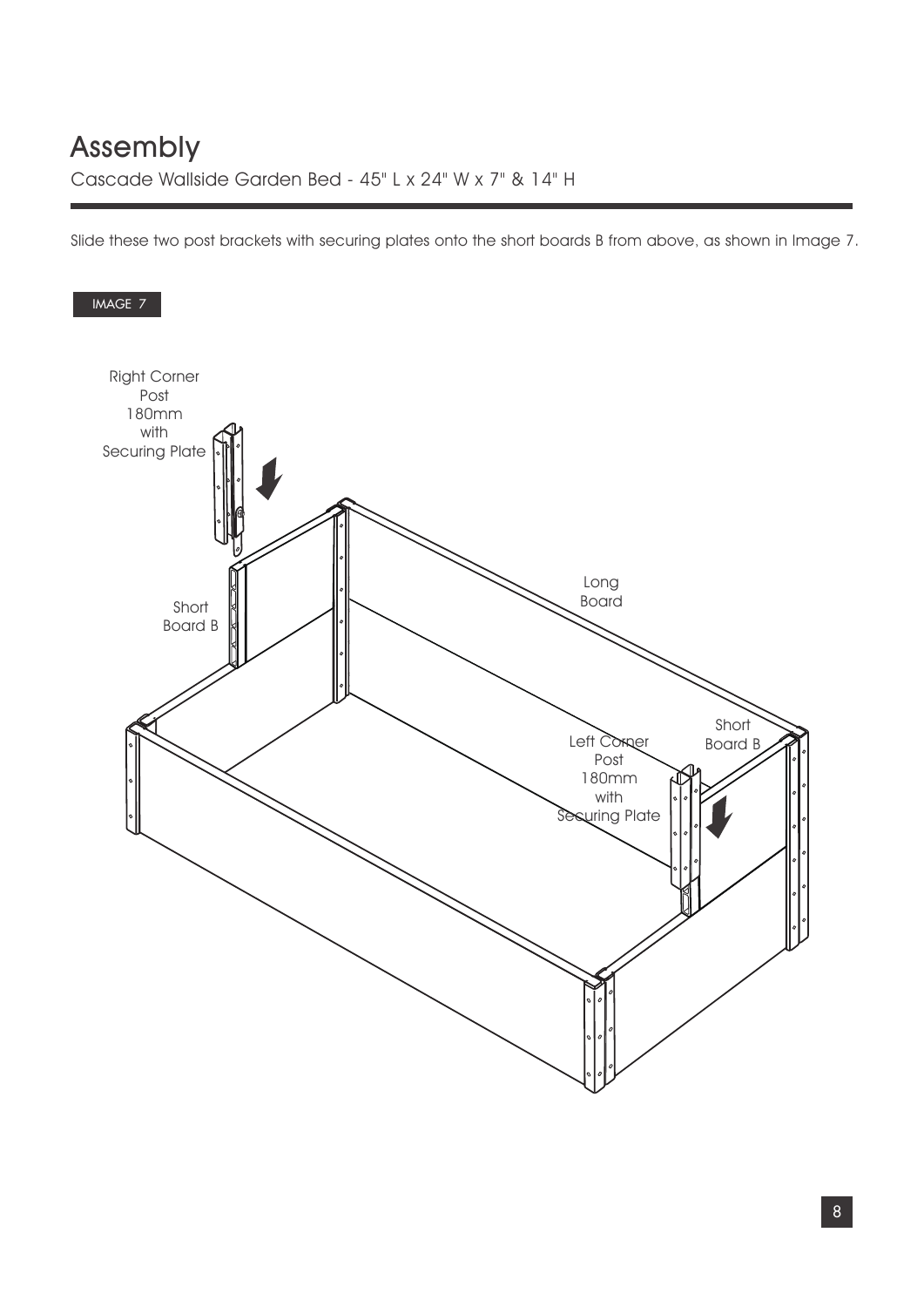### Cascade Wallside Garden Bed - 45" L x 24" W x 7" & 14" H Assembly

Slide the last long board from above, as shown in Image 8.

Note: It is not necessary to screw the securing plates onto the boards. The securing plates will prevent the short boards from moving sidewards after the last long board is inserted. But if you want to secure them with screws (not included), please make sure not to overdrive. The WPC boards might be fragile when screws are overdriven, and not capable of holding the screws in place.

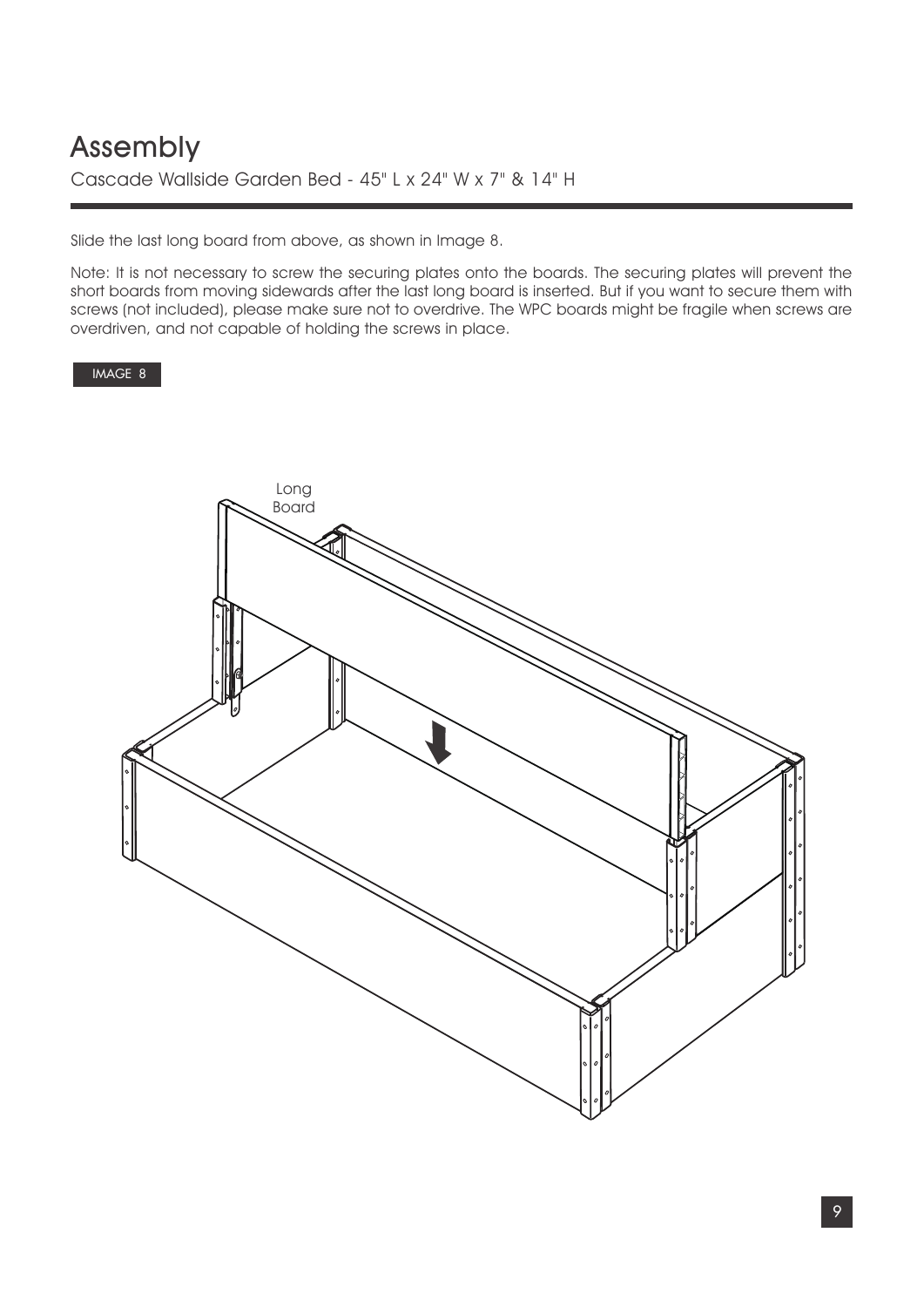If necessary, use your rubber mallet to ensure the boards are tightly in place. Cover the brackets with the 6 end caps, as shown in Image 9. Then, you get an Everbloom Cascade Wallside Garden Bed.

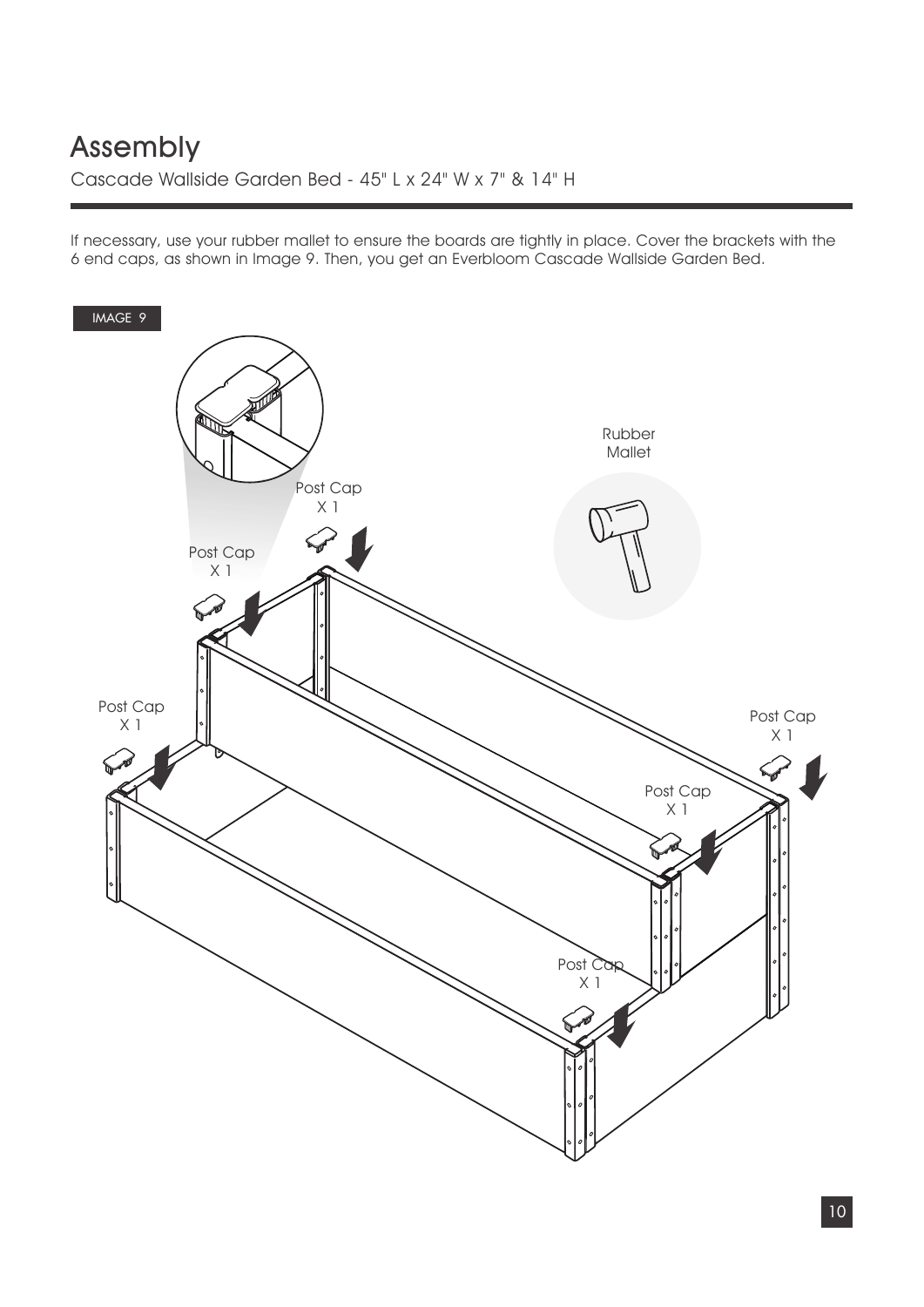Cascade Wallside Garden Bed - 45" L x 24" W x 7" & 14" H

Sometimes there might be a misalignment of the Corner Posts as shown in Image 10 and Image 11, which may result in difficulty of sliding boards into the brackets. Please adjust them to the right position so that they are parallel to each other, and perpendicular to the ground.